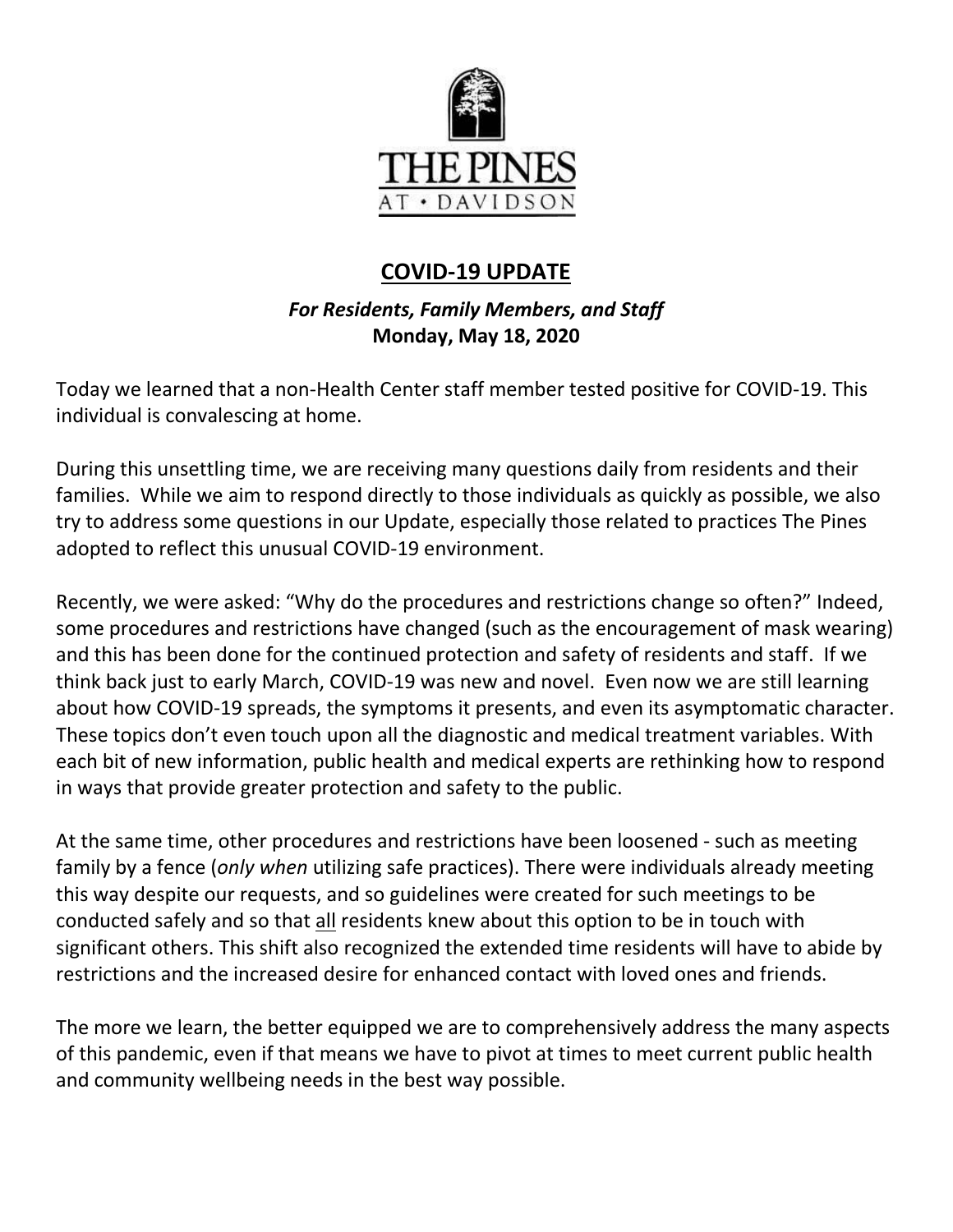| New COVID-19 Cases at The Pines (5/18/20)        |          |
|--------------------------------------------------|----------|
| Non-Health Center Staff:                         | 1 case   |
|                                                  |          |
| Cumulative COVID-19 Cases at The Pines (5/18/20) |          |
| <b>Health Center Residents:</b>                  | 7 cases  |
| <b>Health Center Staff:</b>                      | 3 cases  |
| Non-Health Center Staff:                         | 4 cases* |
|                                                  |          |
| *Includes today's new case                       |          |

#### **ADDITIONAL INFORMATION**

#### **Construction Corner**

The following are excerpts from Rodgers Builders' recent report, which can be found here: [Rodgers Builders](https://www.mycommunity-center.com/filephotos/463/Rodgers%20Report%205%20-15.pdf)

- Nursing Wing: Second floor soffit framing is being completed; preparations are being made for permanent power and conditioned air; second floor drywall and first floor prime paint is continuing.
- Villa #1: Sub-ceiling insulation continues
- Villa #2: Brick wall install to begin pending a mock-up review; drywall install continues on first floor
- Phase Two Dining: Final painting and cleaning of space
- Fitness: Exterior wall framing and framing for skylight as well as water basin feature on roof are taking place; sheathing and air barrier of exterior wall is in progress.
- Davidson Room: Weather barrier installation continues; brick veneer installation will take place.

(Photos first row: Nursing Wing dining area, Phase Two Dining, Nursing Wing hallway; second row: New Game Room, Fitness Room, Villa)





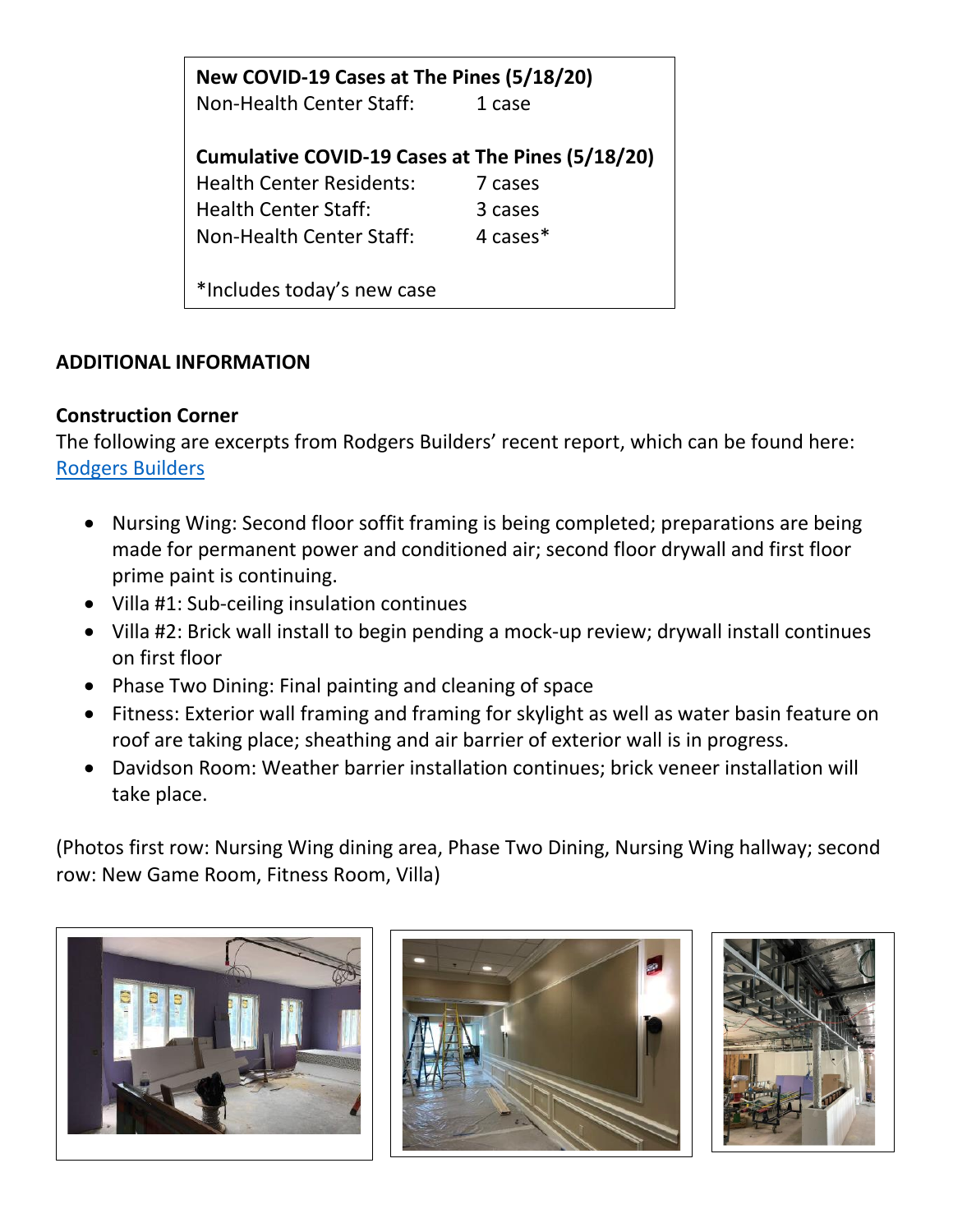

## **Reminder: COVID-19 Update Schedule**

Our Monday/Wednesday/Friday COVID-19 Updates will include additional, helpful information such as our Construction Corner, entertaining or informative online links and resident artwork. A Tuesday, Thursday or Weekend Update will be produced only if there is important news to share to the community related to COVID-19 on campus.

## **Closing Image**



Adrienne Pedersen recently completed this beautifully detailed and Tuscan colored painting of Florence. She includes the following reminiscence, one that may evoke memories for others at The Pines who have perhaps traveled to this Italian city:

*"I have just spent the last three weeks mentally revisiting Florence, 'the cradle of the Renaissance.'*